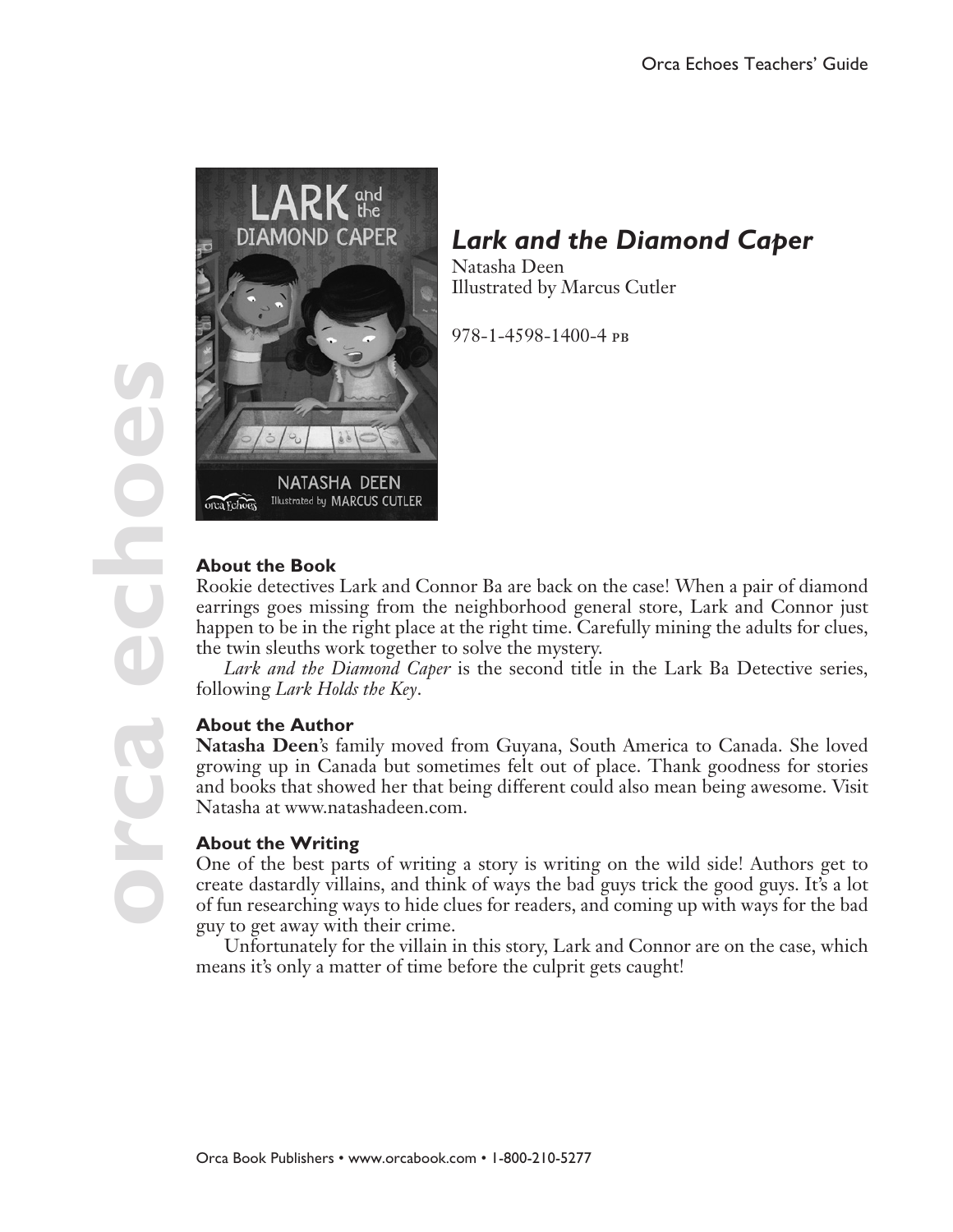# **Teaching Ideas—Curriculum Connections**

#### *Prereading Ideas*

*Lark and the Diamond Caper* is a mystery-adventure starring a brother and sister team of sleuths.

- A fish tank, diamonds, a table, a bottle of pop, and a jug of milk all play a part in the story. Have students brainstorm the roles these items might have in helping (or hindering) Lark and Connor solve the case.
- In the story, someone has stolen a pair of diamond earrings. What might motivate someone to take something that doesn't belong to them?
- What do students think the thief might do with the earrings? (Are they a gift for someone? Will the thief sell them and use the money for something else?)

## *Classroom Discussion Questions*

- 1. Do any students know how to do a magic trick?
- 2. Can any of the students describe how a diamond is made?
- 3. It's more difficult for Lark to read than for Connor, so Lark uses a few techniques (like using colored paper) to help her. Are there activities students find difficult, and what are some of the techniques they use to help themselves?
- 4. Can students create a list of some of the things Connor and Lark do to track down the clues and solve the mystery?
- 5. Someone has stolen diamond earrings from the Lees' General Store. How might Mr. and Mrs. Lee protect their property in the future?
- 6. Sophie and her friends were putting together a movie. Do any of the students create movies or plays?

# *Suggested Activities*

- Every month has a birthstone. Have students research what their birthstone would be and write a paragraph describing the stone.
- • Visit www.clker.com/clipart-blue-gem.html for a free clipart image of a diamond. Have students write on the image what they think makes for good teamwork, then hang the diamonds around the room.
- Sophie's movie project involves a volcano and a monster. As a fun writing exercise, have students create the scene where the monster rises from the volcano.
- For your own experiment with Mentos and Diet Coke, visit www.sciencekids. co.nz/experiments/dietcokementos.html for instructions and for a discussion on the science behind the reaction.
- Using shoe boxes, craft paper and other art supplies, have students make a diorama of a fish aquarium.
- There are some great science experiments for kids that can be found here www.sciencekids.co.nz/experiments.html.

## **Other Titles of Interest**

*Bagels the Brave*, by Joan Betty Stuchner (mystery) *Bats in Trouble*, by Pamela McDowell (mystery) *Justine McKeen, Bottle Throttle*, by Sigmund Brouwer (strong female character) *Mystery of the Missing Luck*, by Jacqueline Pearce (mystery, strong female character, multi-culturalism) *Sam and Nate*, by PJ Sarah Collins (friendship)